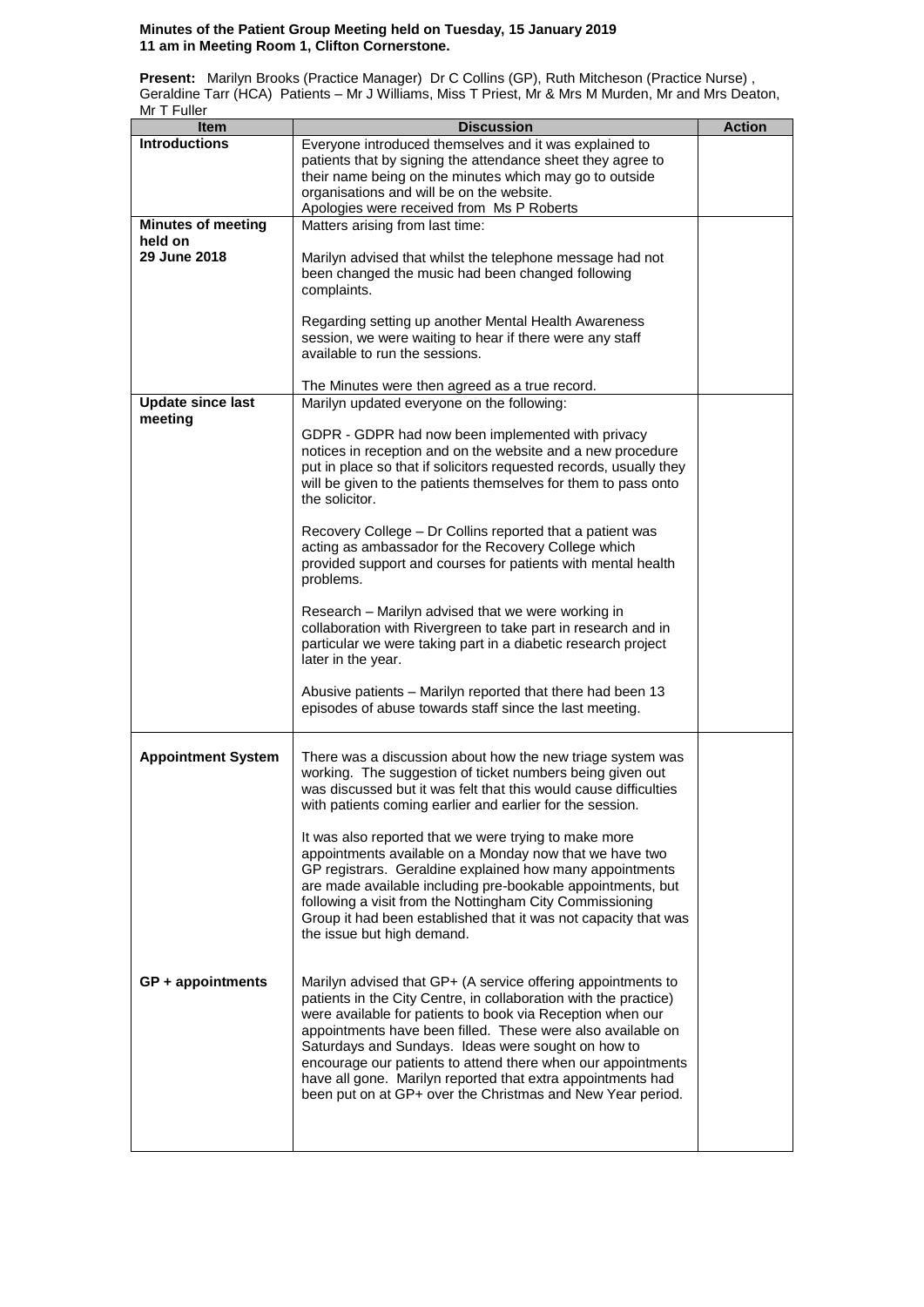| <b>Staffing Changes</b>      | Marilyn reported that we had appointed a new salaried GP -<br>Dr Tom Robinson - in September 2018<br>She also reported that Dr Taylor would be retiring in March<br>2019.                                                                                                                                                                                                                                                                                                                   |  |
|------------------------------|---------------------------------------------------------------------------------------------------------------------------------------------------------------------------------------------------------------------------------------------------------------------------------------------------------------------------------------------------------------------------------------------------------------------------------------------------------------------------------------------|--|
| <b>GP TeamNet</b>            | Marilyn reported on a new tool that the practice was piloting in<br>collaboration with the other two Clifton practices, called GP<br>TeamNet. This was an internal computer tool that allowed us<br>to share policies, pathways and contact information to help<br>keep the practices up to date.                                                                                                                                                                                           |  |
| <b>Future Plans</b>          | Marilyn reported that we will be taking back the ordering or<br>prescriptions from the pharmacists from 1 April 2019. This<br>had been trialled elsewhere in the City and is working very<br>well. Marilyn confirmed that vulnerable patients will still be<br>able to have their prescriptions ordered by the pharmacy and<br>delivered.<br>Dr Collins explained that it was good practice for patients to<br>order themselves where possible as it helped to reduce waste<br>and queries. |  |
|                              | Recall Dates – Marilyn also advised that we would be moving<br>all recalls to the month of a patient's birthday and do all recalls<br>for that patient, where possible, at the same appointment so<br>that it reduces the need for patients to attend for multiple<br>appointments. This will also be happening from April 2019.                                                                                                                                                            |  |
|                              | Marilyn pointed out that we are still working to meet increasing<br>expectations within limited resources.<br>We are also trying to increase our carers register and to                                                                                                                                                                                                                                                                                                                     |  |
|                              | spread the word so that anyone who has a carer, or is cared<br>for, could contact the practice and we can signpost them to<br>appropriate support.                                                                                                                                                                                                                                                                                                                                          |  |
|                              | We are also continuing to promote on-line services.                                                                                                                                                                                                                                                                                                                                                                                                                                         |  |
|                              | Finally, in the future there are plans to have email and skype<br>consultations, although information around this was limited at<br>the present time.                                                                                                                                                                                                                                                                                                                                       |  |
| What can we do to<br>improve | Marilyn asked the group on ideas they may have to improve<br>the service.                                                                                                                                                                                                                                                                                                                                                                                                                   |  |
|                              | The suggestion of a TV was made to deliver health messages.<br>Marilyn advised that we were looking at the possibility of a<br>screen on a totem.                                                                                                                                                                                                                                                                                                                                           |  |
|                              | Miss Priest asked about cryotherapy. Dr Collins explained that<br>we no longer did it as the funding was no longer available.                                                                                                                                                                                                                                                                                                                                                               |  |
| Development of the<br>Group  | It was still planned to try a virtual group once we have staff<br>available to manage it.                                                                                                                                                                                                                                                                                                                                                                                                   |  |
|                              | It was suggested that we prepare a publicity campaign for the<br>PPG to try to encourage new membership, as it was important<br>for patients to be involved.                                                                                                                                                                                                                                                                                                                                |  |